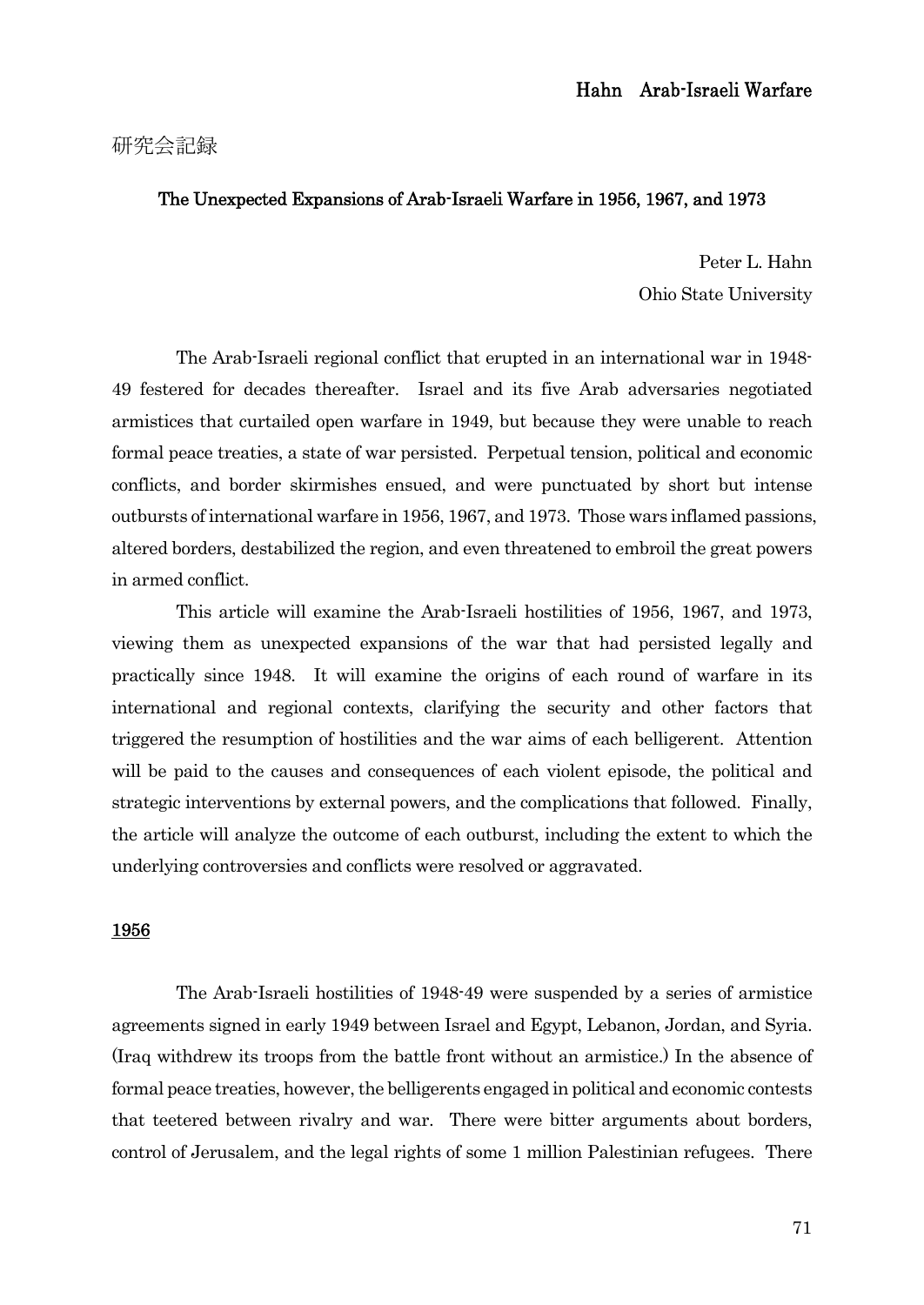were trade embargoes, maritime blockades, and contests for control of the precious fresh water of the Jordan River. There were episodes of low-intensity warfare along the borders of Israel, featuring an escalating cycle of armed incursions by irregular Palestinian fighters followed by devastating Israeli reprisals. Most famously, after an Israeli woman and her two children were killed by a grenade thrown into their house in October 1953, the Israeli Army retaliated by raiding the town of Qibya, Jordan, dynamiting dozens of homes and a mosque and killing scores of civilians, two thirds of them women and children.

 International initiatives to curtail violence and promote peace proved futile. The United Nations sponsored a series of treaty negotiations that failed to make progress, and resorted repeatedly to passing resolutions condemning infractions of international norms and of the armistice agreements. In 1955, the United States and Britain jointly proposed a comprehensive peace plan, known as the Alpha Plan, and made a concerted effort to persuade the belligerents to sign it, offering border security assurances and \$1 billion in economic aid as incentives. Egyptian Premier Gamal Abdel Nasser first learned the terms of Alpha in February 1955, only days before Israel launched a devastating raid against an Egyptian army post at Gaza. Secretary of State John Foster Dulles publicized the plan in August 1955 in hope of pressuring Israel and Egypt to accept it, but a major Egyptian-Israeli border incident nearly triggered another regional war only days later, and Nasser signed a major arms deal with the Soviet Union. The Alpha Plan languished.

In early 1956, the United States tried mightily to deter hostilities and achieve a permanent peace, but instability escalated. Acting as a presidential emissary, Under Secretary of Defense Robert Anderson visited the region but proved unable to broker agreements on any of the major issues. Dulles then arranged a United Nations peace mission headed by Secretary General Dag Hammarskjold, but during his visit to the Middle East in April, Israel and Egypt fought a series of border skirmishes and nearly started a full-scale war. In a bid to deter hostilities, President Dwight D. Eisenhower dispatched the U.S. Navy to the region and hinted that he would defend any victim of aggression in the theater.

Arab leaders showed little interest in any peace schemes that would require them to recognize the legitimacy of Israel. The State Department observed that "The Jewish state is regarded as a cancer on the body of the Arab Middle East. Quite frankly, the Arabs want it removed." Nor did the Israelis seem anxious to settle. Prime Minister David Ben-Gurion and Foreign Minister Moshe Sharett, Israel's two most eminent founders and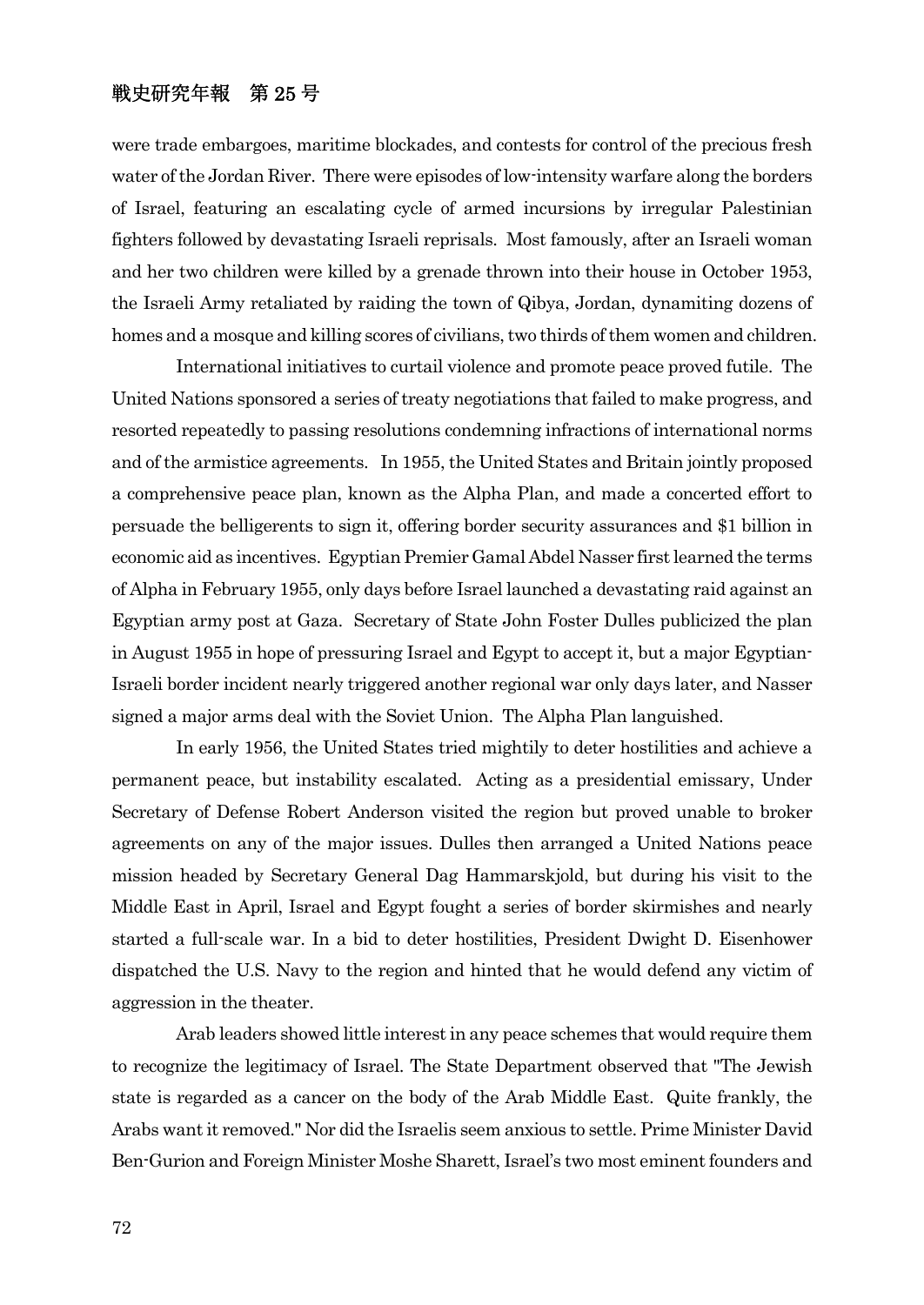early statesmen, claimed to desire peace but refused to make any concessions or compromises on behalf of a settlement.1

Nasser's unexpected move to nationalize the Suez Canal Company in July 1956 set the stage for the recrudescence of Arab-Israeli warfare. Nasser took over the British- and French-owned firm to demonstrate his independence from the European colonial powers, to avenge an Anglo-U.S. denial of economic aid, and to garner the profits the company earned in his country. The deed captured the imagination of the peoples of the Arab states and vaulted Nasser into prominence among Arab state leaders. Britain and France, however, strongly censured the action, demanded an immediate restoration of their property rights, and threatened sanctions and even military action if necessary to protect their interests.

To avert a Euro-Egyptian clash, the United States sprang into action. While he sympathized with Britain's and France's desire to recover the canal company, Eisenhower sought to settle the dispute with diplomacy before the Soviet Union exploited the instability for political gain. Dulles tried to defuse the crisis on terms acceptable to Britain and France through public statements, negotiations, two international conferences at London, establishment of an international consortium called the Suez Canal Users Association (SCUA) to govern the waterway, and deliberations at the United Nations. By late October, however, these efforts failed to change the fundamental fact of Egypt's nationalization. British Prime Minister Anthony Eden declared that he could not permit Nasser to "have his thumb on our windpipe."2 Also upset by Egyptian interventions in Jordan and Algeria, the British and French continued their preparations for war.

As the crisis persisted, the United States concentrated on averting military action. Eisenhower conveyed to his European allies that he would not support military action by them because it would demolish the goodwill of Muslim states from Africa to southeast Asia and thereby redound to the advantage of the Soviet Union. The U.S. president also sought to isolate Israel from the canal controversy. Dulles warned that "Any action which would put the Israelis out in front in the Suez situation would solidify the Arab world." Accordingly, the United States denied Israel a seat in the diplomatic conferences called to address the crisis.

<sup>1</sup> Unsigned policy paper, n.d. (ca. Nov. 1953), Whitman File: Administrative Series, Dwight D. Eisenhower Library.

<sup>2</sup> Peter L. Hahn, The United States, Great Britain, and Egypt: Strategy and Diplomacy in the Early Cold War (Chapel Hill: University of North Carolina Press, 1991), 211-39; Steven Z. Freiberger, Dawn Over Suez: The Rise of American Power in the Middle East, 1953-1957 (Chicago: Dee, 1992). 159-209; Keith Kyle, Suez (New York: St. Martin's, 1991), 135-290.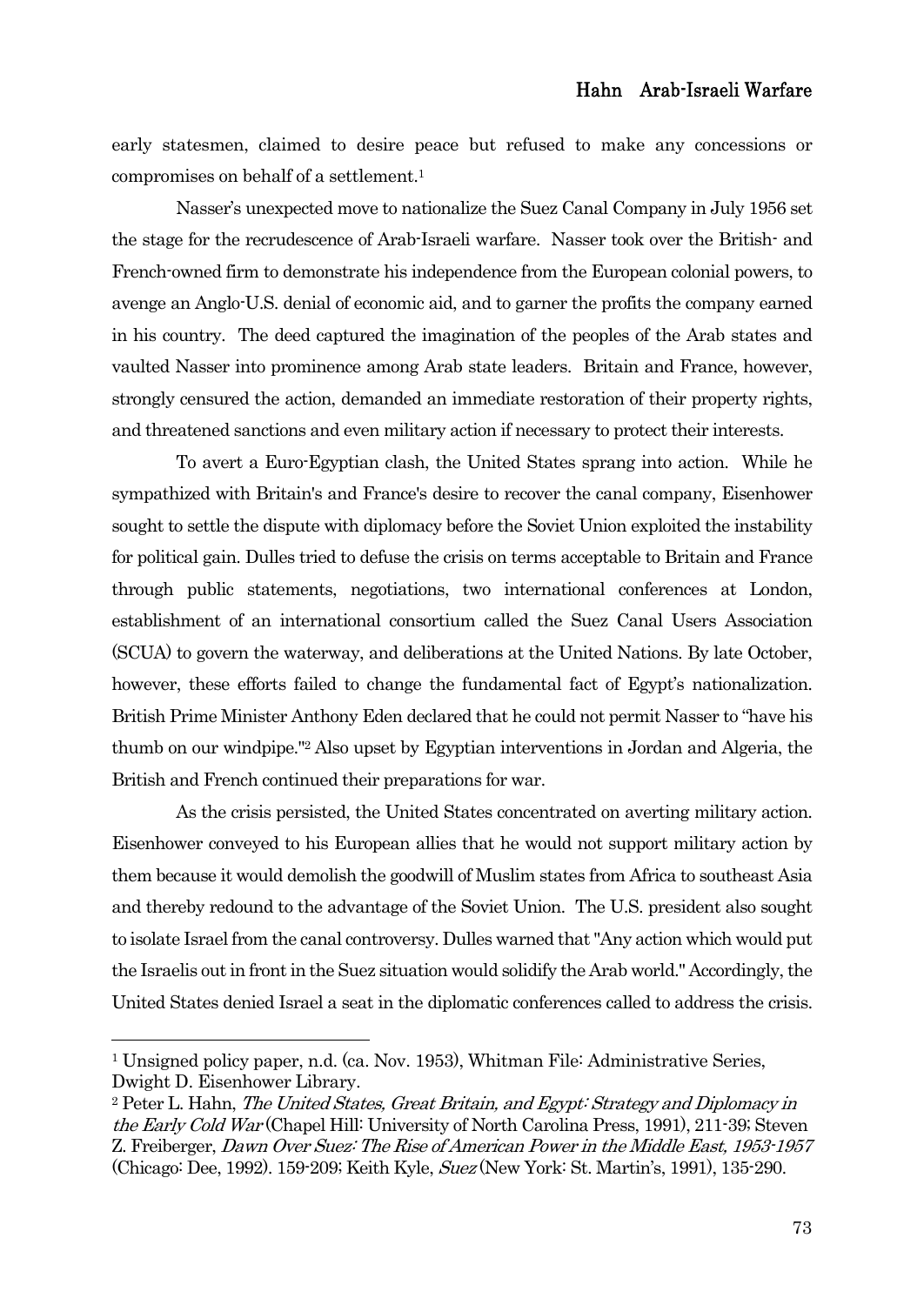Sensing a spike in Israeli bellicosity toward Egypt in August and September, Eisenhower arranged limited arms supplies from the United States, France, and Canada in the hope of easing Israeli insecurity and thereby averting Egyptian-Israeli war.3

 In September, the threat of an Israeli-Jordanian war complicated the canal crisis. A series of hostile incidents along the Israel-Jordan border threatened to trigger a full-scale war. To defend his territory, King Hussein invited Iraq to station troops in his country, a step that Israel vowed to contest with arms. Meanwhile, political turmoil inside Jordan raised the prospect that King Hussein's regime might collapse. In October, U.S. military officers observed that Jordan was vulnerable to "serious internal disorder, military intervention by neighboring states, or both." As reports reached him that Israel was mobilizing its military forces, Dulles suspected that Jordan would be its target. 4

 As the Israel-Jordan border tension absorbed the attention of other powers, Britain, France, and Israel secretly devised an elaborate ruse to overthrow Nasser. The collusion scheme promised the European powers a favorable resolution of the canal conflict and offered the Israelis the removal of their most formidable Arab opponent. Under the ruse, Israel would invade the Sinai Peninsula, and Britain and France would issue ultimatums ordering Egyptian and Israeli troops to withdraw from the Suez Canal Zone. When Nasser, as expected, rejected the ultimatums, the European powers would bomb Egyptian airfields within 48 hours, occupy the canal zone, and depose Nasser. On the basis of that collusion scheme, Israel invaded the Sinai on October 29, Britain and France issued the prescribed ultimatums, Nasser defied those ultimatums, and British and French warplanes attacked Egyptian assets on October 31.5

 Caught off-guard by the start of hostilities, the United States took steps to end the war quickly. Angered that his allies in London and Paris had deceived him in the collusion scheme, Eisenhower worried that the war would drive Arab states into Soviet dependence. To stop the fighting, he imposed sanctions on the colluding powers, achieved a United

<sup>3</sup> Minutes of NSC meeting, 9 Aug. 1956, Whitman File, NSC Series, box 8, Dwight D. Eisenhower Library.

<sup>4</sup> Circular cable from JCS, 17 Oct. 1956, RG 218, JCS Geographic File, 1954-1956, box 14, CCS 381 EMMEA (11-19-47), U.S. National Archives; minutes of NSC meeting, 26 Oct. 1956, Whitman File: NSC Series, box 8, Dwight D. Eisenhower Library.

<sup>5</sup> Avi Shlaim, "Protocol of Sevres, 1956: Anatomy of a War Plot," International Affairs, 73:3 (July 1997), 509-30.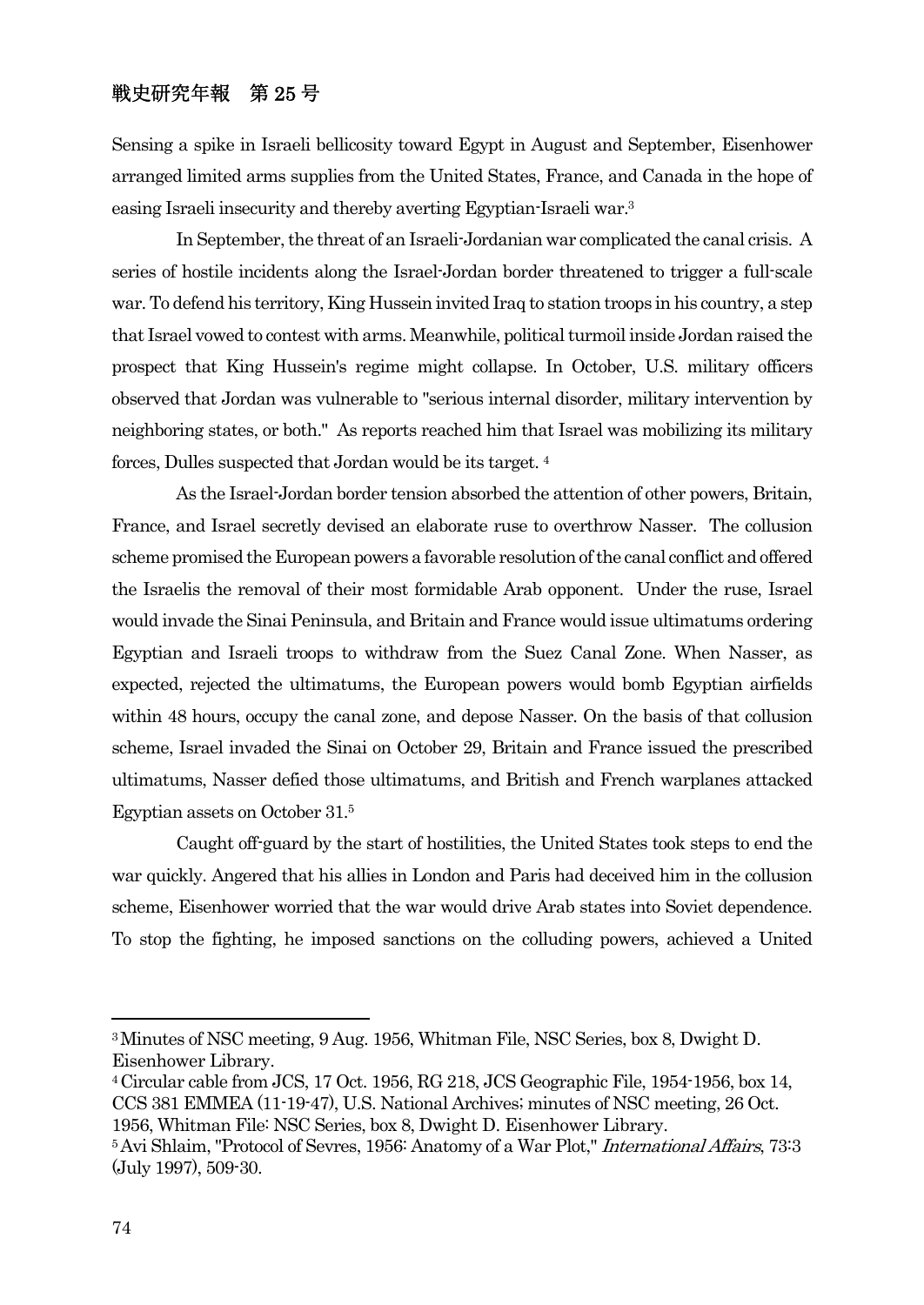Nations ceasefire resolution, and organized a United Nations Emergency Force (UNEF) to disengage the combatants.

Before Eisenhower's diplomacy had effect, however, the crisis moved into its most dangerous phase. On November 5, Britain and France landed paratroopers along the Suez Canal, and the Soviet Union, in a ploy to distract attention from its brutal repression of a revolutionary movement in Hungary, threatened to intervene in the hostilities and perhaps even retaliate with "atom and hydrogen weapons" against London and Paris. Despite U.S. efforts to segregate the Arab-Israeli conflict from the canal crisis, the two problems intersected, with portentous consequences.6

 The events of November 5 sent the 1956 warfare into its most dangerous phase. Eisenhower observed that "the Soviets are scared and furious" and ready "to take any wild adventure." As intelligence officers monitored reports of Soviet forces concentrating in Syria, the president ordered the Pentagon to prepare for a world war. Shaken by the sudden prospect of global conflict, he also moved quickly to avert it by pressuring the colluding powers to desist and by facilitating the deployment of UNEF to occupy positions as monitors between the warring parties. Tensions gradually eased. British and French forces departed Egypt in December and, following complex negotiations, Israeli forces withdrew from the Sinai by March 1957.7

#### 1967

 By the early 1960s, the Arab-Israeli conflict increasingly aligned with the U.S.- Soviet Cold War. Having emerged in the preceding decade as the dominant Western power in the region, the United States sought to prevent the spread of communist influence in the region in order to protect the oilfields, airbases, lines of communication, and human resources, mainly in the Arab states and especially in Saudi Arabia, deemed vital for success in the Cold War. For a combination of diplomatic, domestic political, and cultural reasons, Presidents John F. Kennedy and Lyndon B. Johnson remained committed to the preservation of the State of Israel. U.S. leaders fashioned a policy objective they called *stability*, meaning a region at peace, governed by non-communist

<sup>6</sup> Bulganin to Eisenhower, 5 Nov. 1956, RG 59, 684A.86, U.S. National Archives.

<sup>7</sup> Memorandum of conversation by Goodpaster, 5 Nov. 1956, Whitman File: Diary Series, box 19, Dwight D. Eisenhower Library. See also Hahn, Caught in the Middle East, 200-7.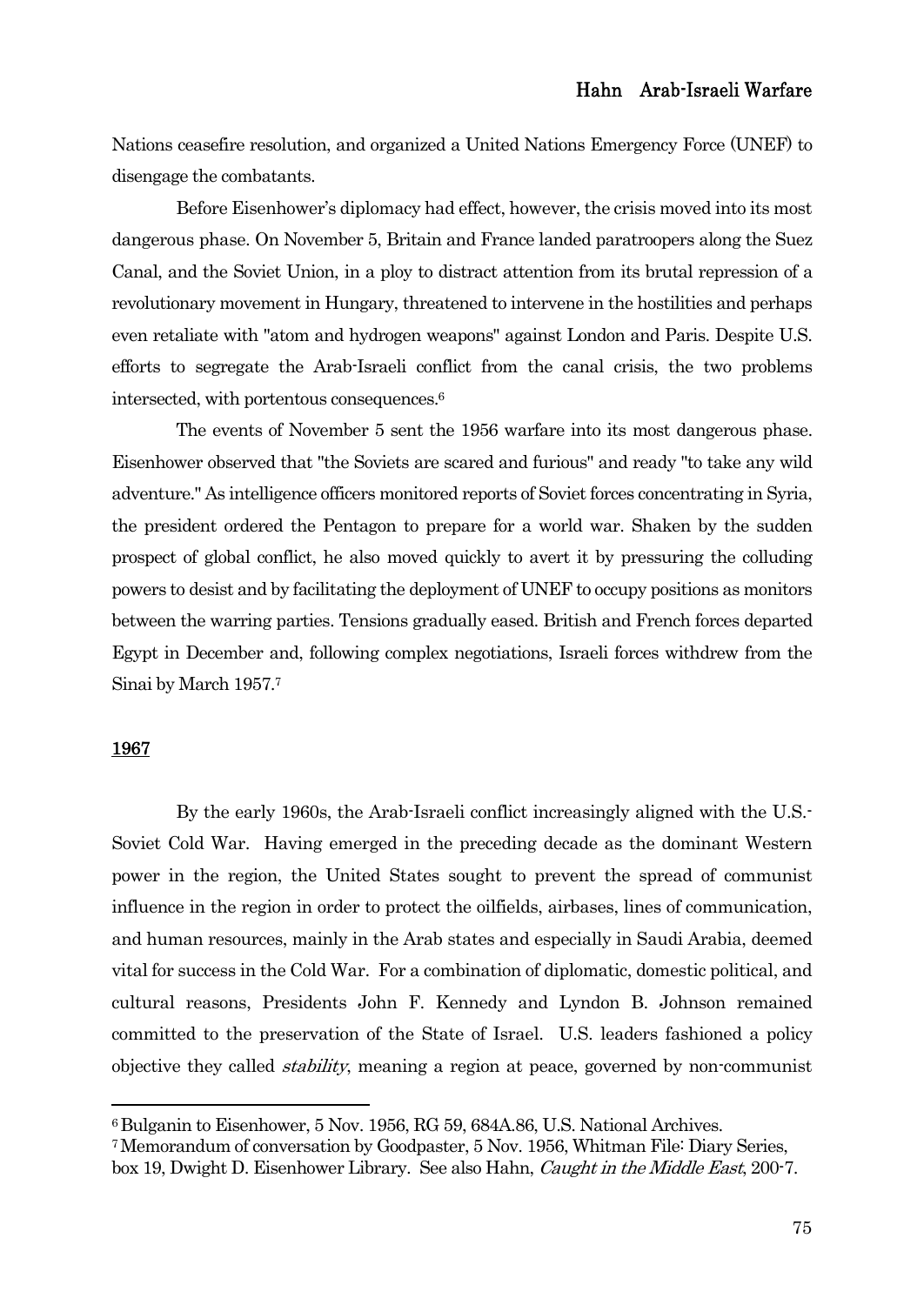regimes, economically oriented to the capitalist world, and aligned with the Western security system. Thus, the United States aimed to maintain good relations with all powers in the region. In 1965 and 1966, for instance, it sold tanks and then military aircraft to both Israel and Jordan, as a means of providing what it called "a deterrent balance" between those states and of stabilizing the pro-Western orientation of both. Given the local Arab-Israeli conflict as well as inter-Arab rivalries, stability would prove to be elusive.

The Soviets, by contrast, assertively pursued their own interests in the region, provoking U.S. resistance. Motivated by a combination of security and economic interests, they sought to gain footholds of influence among local powers. Having provided modern weapons to Egypt as early as 1955, the Soviets continued to nurture relations with additional material and military aid. They encouraged Nasser when he advocated for Arab nationalism and independence by criticizing vehemently the legacy of Anglo-French colonialism. The civil war that started in 1962 in Yemen became a clash by proxy between Saudi Arabia and Egypt, which further strained U.S.-Egyptian relations and encouraged an Egyptian alignment with Moscow. Soviet political overtures to Egypt, Syria, and Iraq limited the ability of the United States to remain friendly to those countries, indirectly threatened the integrity of Saudi Arabia and Jordan, and portended a resurgence of Arab-Israeli conflict. U.S. arming of Israel and Soviet arming of Arab states raised tensions and increased destructive capabilities across the region.

 The bipolarization of the Middle East along the Cold War axis contributed to an escalation of Arab-Israeli hostility in the mid-1960s. The Palestine Liberation Organization (PLO) was established in 1964 with the expressed purpose of destroying the Jewish state. Violence flared along the Israeli-Syrian border, first as Israel used force to stop Syrian efforts to divert the headwaters of rivers flowing into Israel in 1964, and then, in 1965 and after, as PLO guerrillas based in Syria launched attacks into Israel and Israel retaliated with reprisal raids. By late 1966, low intensity warfare also erupted along Israel's border with Jordan. Israeli fighters engaged and downed Syrian jets in early April 1967, and in May a wave of violence in northern Israel prompted an Israeli threat to occupy Damascus. Egyptian and Syrian military officers met for consultations, and Israel mobilized its reserve forces.

 A crisis erupted on May 16, when Nasser expelled the U.N. troops that had policed and pacified the Sinai since the end of the Suez-Sinai War a decade before. Intent on achieving political grandeur and stung by criticism from other Arab leaders of his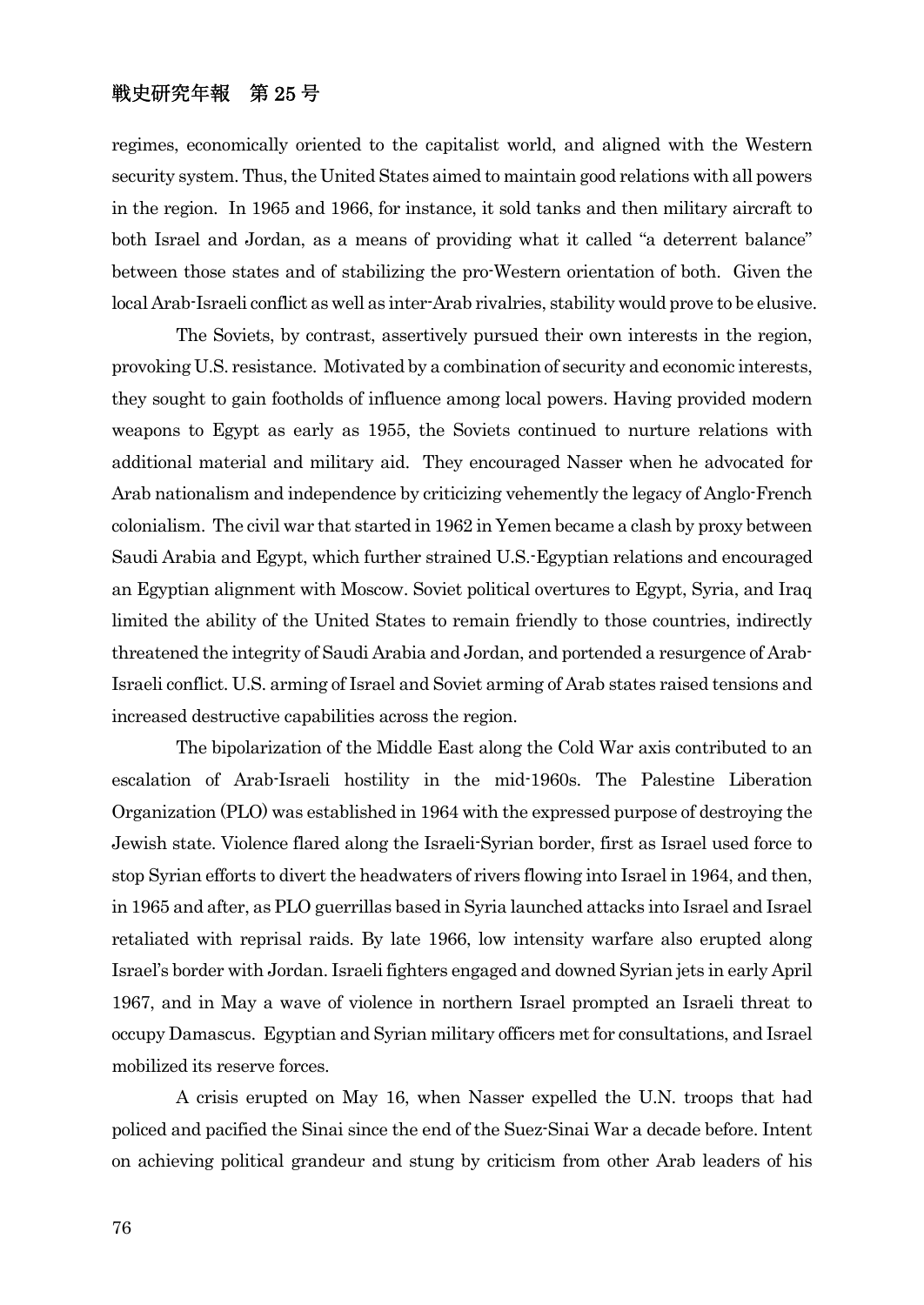recent passivity toward Israel, Nasser ordered his forces to occupy the evacuated U.N. bases on Israel's border. As rumors of war swirled, U.N. Secretary General U Thant rushed to the region to urge restraint on all powers. But the crisis escalated sharply on May 22, when Nasser closed the Straits of Tiran to Israeli shipping and Israeli leaders threatened to fight to reopen the waterway, which was vital to their economic livelihood. Israeli insecurity mounted amidst reports that Egyptian troops in the Sinai were armed with chemical weapons, especially after Jordan and Egypt signed a mutual defense treaty on May 30.

 For two weeks following the closure of the Straits, the United States and United Nations engaged in intense international diplomacy to avert full-scale war. Secretary General Thant tried futilely to negotiate a de-escalation agreement. Johnson decried the Egyptian blockade and urged Israeli leaders to refrain from initiating general hostilities. To break Nasser's blockade and reassure the Israelis, the United States conceived of a plan in which naval forces of various Western maritime powers would position ships in the Red Sea to protect merchant ships that plied the straits bound for Israel. Other Western naval vessels would concentrate in the eastern Mediterranean to deter Nasser from resisting the operation in the straits and to provide reinforcement if shooting erupted. It soon became clear, however, that logistical impediments and limited enthusiasm both in the U.S. Congress and among allied powers would prevent the launch of an effective operation in timely manner. Even discussion of the plan provoked resistance among Arab leaders, who considered it a capitulation to Israel and a vestige of Western imperialism.

Full-scale hostilities erupted on June 5, when Israeli forces suddenly launched a military offensive, demolished the Egyptian air force in aerial attacks, and then rapidly occupied the Gaza Strip and the Sinai. When Jordan and Syria entered the fray on Egypt's side, Israel delivered similar blows to their forces and occupied the West Bank and the Golan Heights. By the time a ceasefire took effect on June 10, Israel had soundly defeated three adversaries and occupied enormous portions of their territory.

On June 6, U.S. officials pushed a ceasefire resolution through the U.N. Security Council, resisting a Soviet amendment ordering Israel to evacuate the territory it had occupied. U.S. diplomats brokered mutual Israeli-Jordanian acceptance of the ceasefire on June 7, and Israeli-Egyptian acceptance the next day. They elicited Syrian acceptance of the ceasefire on June 9, although the fighting continued at Israeli initiative for one more day.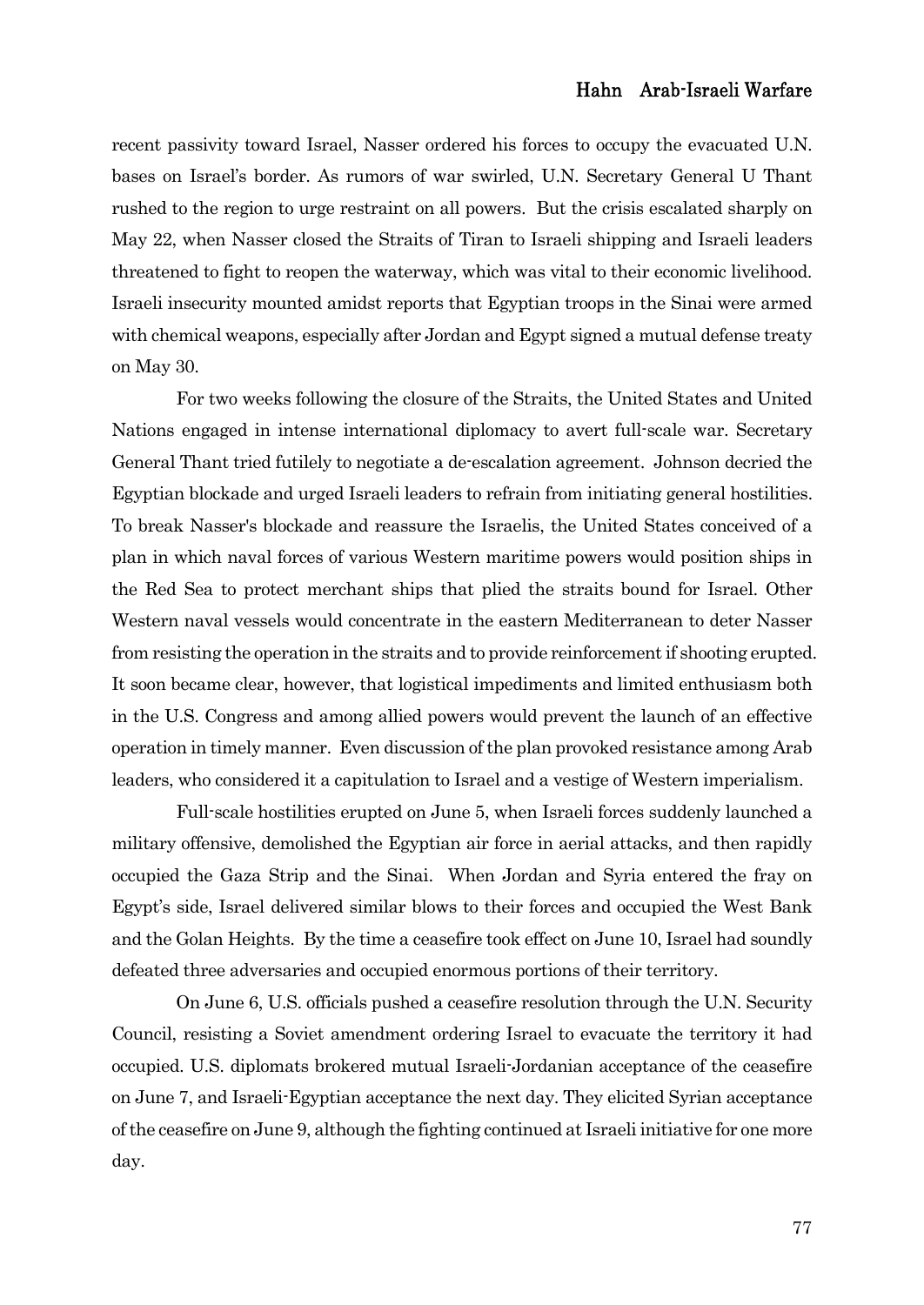The Six Day War, as it became known in the West, exacerbated superpower tensions. In the first use of the "hotline" communication link between the U.S. and Soviet governments, Johnson appealed to Soviet Premier Alexei Kosygin to collaborate on U.N. ceasefire resolutions. Kosygin supported such resolutions in principle, although he proposed a proviso demanding Israeli withdrawal from the territory it had occupied, a proviso that Johnson refused. Superpower tensions peaked on June 9-10, when Israel continued military operations against Syria even after Syria indicated acceptance of the ceasefire. Kosygin severed diplomatic relations with Israel and warned Johnson that unless Israel promptly desisted, "necessary actions will be taken, including military." Prudently, Johnson ordered the Sixth Fleet to move toward the Eastern Mediterranean and pressed Israel to stand down. Israel complied with the ceasefire after the U.S. State Department warned that the Soviets were "busy saber rattling."

The 1967 hostilities dramatically recast the political dynamics of the Arab-Israeli conflict. The speed and scale of Israel's battlefield victories against three adversaries signaled its military superiority among the combatants. Israelis became euphoric that they had survived the mortal threats arrayed against them, scored a huge victory, and captured land that they could use as bargaining chips to shape Arab behavior. The war accentuated the alignment of Israel with the United States, despite lingering U.S. resentment that Israel had defied U.S. diplomatic overtures prior to the fighting, and despite a flare-up of anger after Israeli air power, apparently inadvertently, attacked the USS Liberty, an American espionage ship sailing near the war zone on June 8.

The war drove the Arab states into greater reliance on the Soviet Union. They welcomed the Soviet pressure on Israel to withdraw from occupied territories and to accept the final ceasefire. Devastated by their defeat, Arab leaders made false charges that U.S. military forces assisted or even participated in the initial Israeli assault on Egypt. Although officials in Washington rejected these charges as specious, anti-U.S. passions soared in Arab countries, mobs threatened the safety of U.S. nationals, and Arab governments severed diplomatic relations with the United States. While regretting the loss of accord with Arab states, Johnson expressed a small measure of satisfaction that those states that had relied on the Soviet Union had fared miserably. "The Russians had lost their shirts in the Middle East war," the U.S. president noted on June 14.

 Strategic tensions deepened in the months following the war. The war had left Arab leaders angry and bitter, and at a summit meeting in Khartoum in August-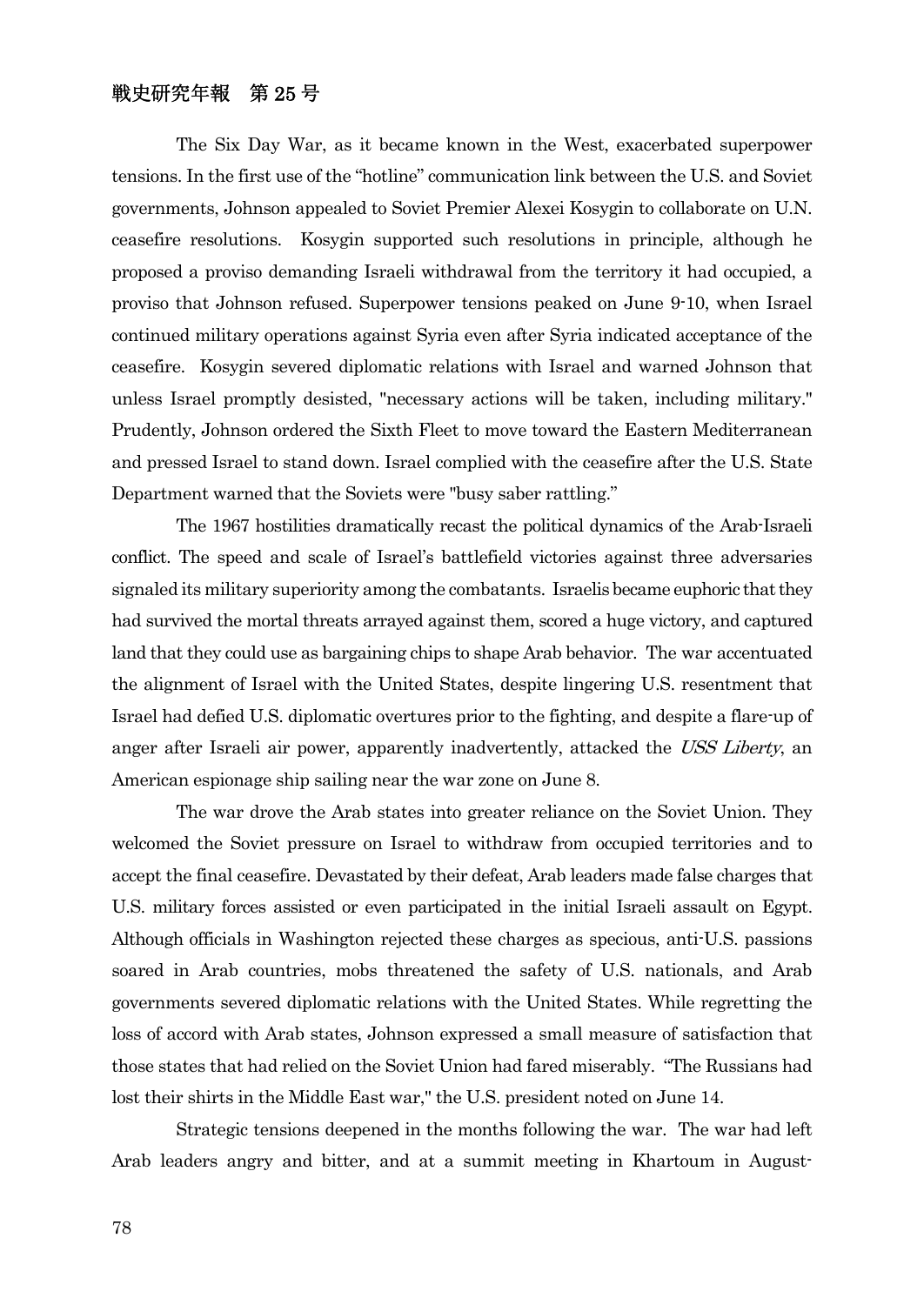# Hahn Arab-Israeli Warfare

September 1967 they adopted the so-called "three noes" resolutions: no recognition of Israel, no peace with Israel, no negotiations with Israel. Emboldened by their dramatic victory over three Arab states, Israeli leaders resolved to use the occupied territories as bargaining chips to secure their own terms in any peace settlement. In November 1967, the U.N. Security Council passed Resolution 242 as a basis for a peace settlement, affirming the principles of Israeli withdrawal from territories occupied in June and Arab recognition of Israel's right to exist as a state. Ambiguities in the wording of the resolution, however, essentially demolished its capacity to become a meaningful basis for a peace settlement.

# 1973

Arab-Israeli hostilities continued to roil after 1967. Eager to recover from the humiliation of 1967, Egypt accepted massive Soviet arms supplies and surpassed its prewar military capability by late 1968. U.S. leaders provided Israel with advanced military jets to assure military balance, gain a potential lever on Israeli diplomacy, and enhance their domestic political interests. Nasser offered to make peace through a U.N. brokered settlement if Israel withdrew from all occupied territory, but Israel, determined to base its security on land rather than agreements, refused to go along.

 In this context, sporadic violence along the Egyptian-Israeli border escalated into the so-called War of Attrition. Calculating that he could challenge the Israeli occupation of the Sinai and provoke great power political intervention, Nasser ordered artillery and air strikes on Israeli units east of the Suez Canal in March 1969. Responding with similar measures, Israel quickly achieved air superiority and the ability to strike Egyptian targets virtually at will. By January 1970, Israeli war jets bombed targets deep in Egyptian territory, including Cairo, with the purposes of signaling Israel's prowess, securing the frontier, and triggering Nasser's downfall. Nasser, however, became even more dependent on Soviet support. He visited Moscow, received modern anti-aircraft guns, surface-to-air missiles, radar systems, and MiG fighters, and welcomed 15,000 Soviet soldiers (including 200 pilots) as advisers.

U.S. Secretary of State William Rogers formulated a peace plan in consultation with the Soviets and other powers, but he made little headway, in part because National Security Adviser Henry Kissinger, who disliked Rogers and mistrusted the Soviets,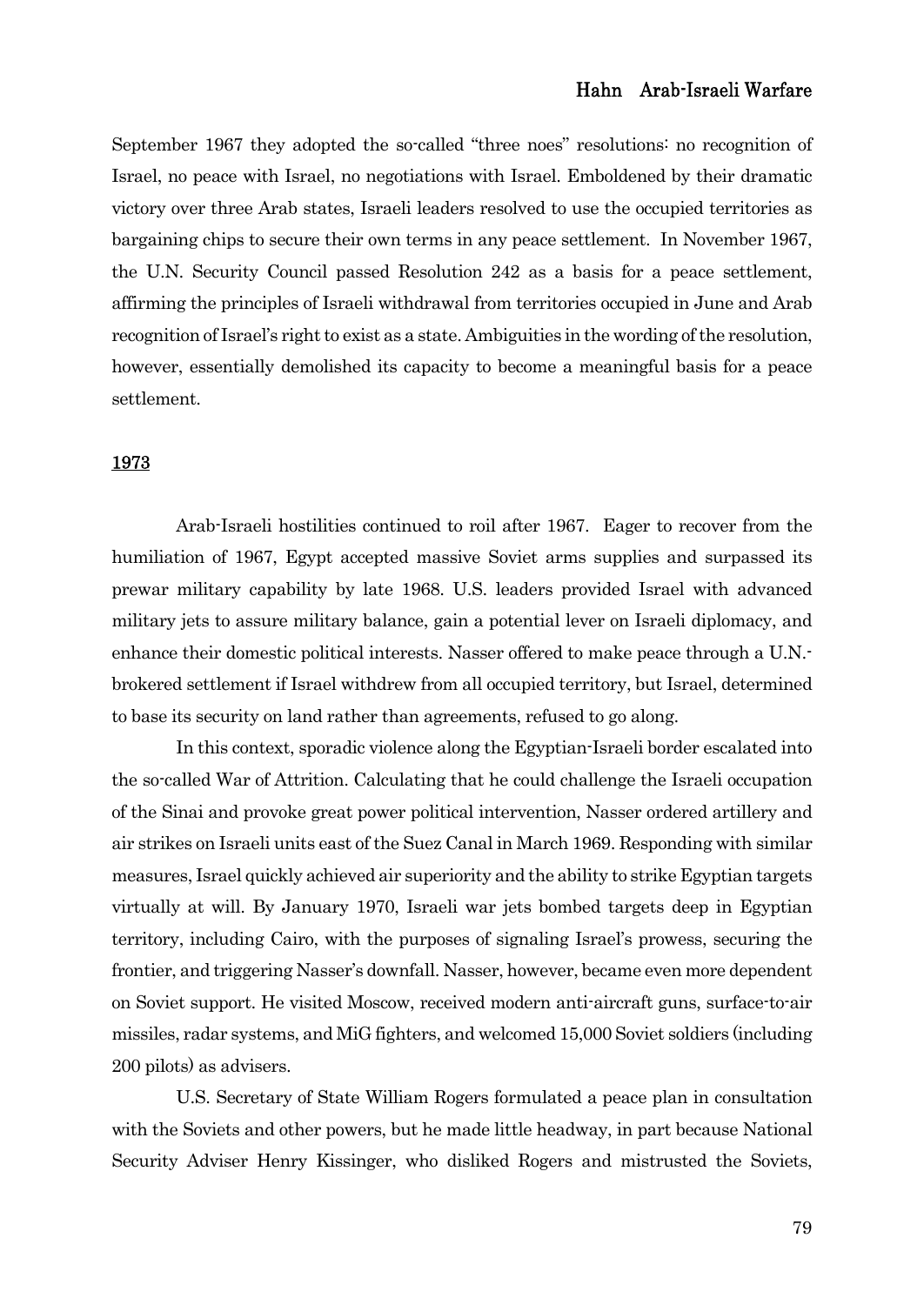quietly encouraged the Israelis to reject it. When Rogers proposed a settlement in December 1969, Israeli leaders not only refused the scheme as damaging to their interests but also escalated their strategic bombing of Egypt. By June 1970, Soviet pilots fought Israeli airmen in dogfights near the Suez Canal, and casualties mounted on both sides of the waterway. In August 1970, the War of Attrition abated after Israel, Egypt, and Jordan agreed to meet with U.N. Mediator Gunnar Jarring. Despite suffering heavy casualties, Nasser had reached his goals of burnishing his image, gaining Soviet weapons, exposing the limits of Israeli power, and triggering U.S. and U.N. involvement in peacemaking.

 The suspension of the War of Attrition failed to produce a lasting peace. In 1971, Jarring promoted a deal based on U.N. Resolution 242. Egyptian President Anwar al-Sadat, who consolidated power in Cairo after the death of Nasser in 1970, conditionally accepted the plan, but Israel rejected it, as well as a more modest Egyptian proposal that Israeli forces withdraw from the Suez Canal area as a gesture to start a peace process. Prime Minister Golda Meir decided that continued deadlock in peace negotiations would enable Israel to exploit its military superiority in order to achieve maximalist territorial ambitions. In so doing, Avi Shlaim argues, she missed a chance to avoid the resumption of warfare in October 1973.8

 The 1973 outbreak of fighting originated in a series of calculations by Sadat. With U.N. diplomacy foiled, the Egyptian leader explored other options to restore Egyptian territorial integrity. He declared his intention to recover the Sinai, asked for U.S. diplomatic support, and expelled Soviet advisers from his country in July 1972 as a means of achieving independence of action. By 1973, Sadat concluded that launching a major offensive against Israel was his best prospect for restoring Egyptian territory and prestige. Egypt and Syria planned a coordinated attack on Israel. By escalating violence as a means of forcing foreign intervention that would redound to his advantage, Sadat would repeat on a larger scale the reasoning that impelled Nasser to start the War of Attrition in 1969.

 Despite their deep involvement in the region, U.S. officials also overlooked the harbingers of war. Kissinger, for example, interpreted Sadat's expulsion of Soviet

<sup>8</sup> Avi Shlaim, The Iron Wall: Israel and the Arab World (New York: Norton, 2000), 301- 9.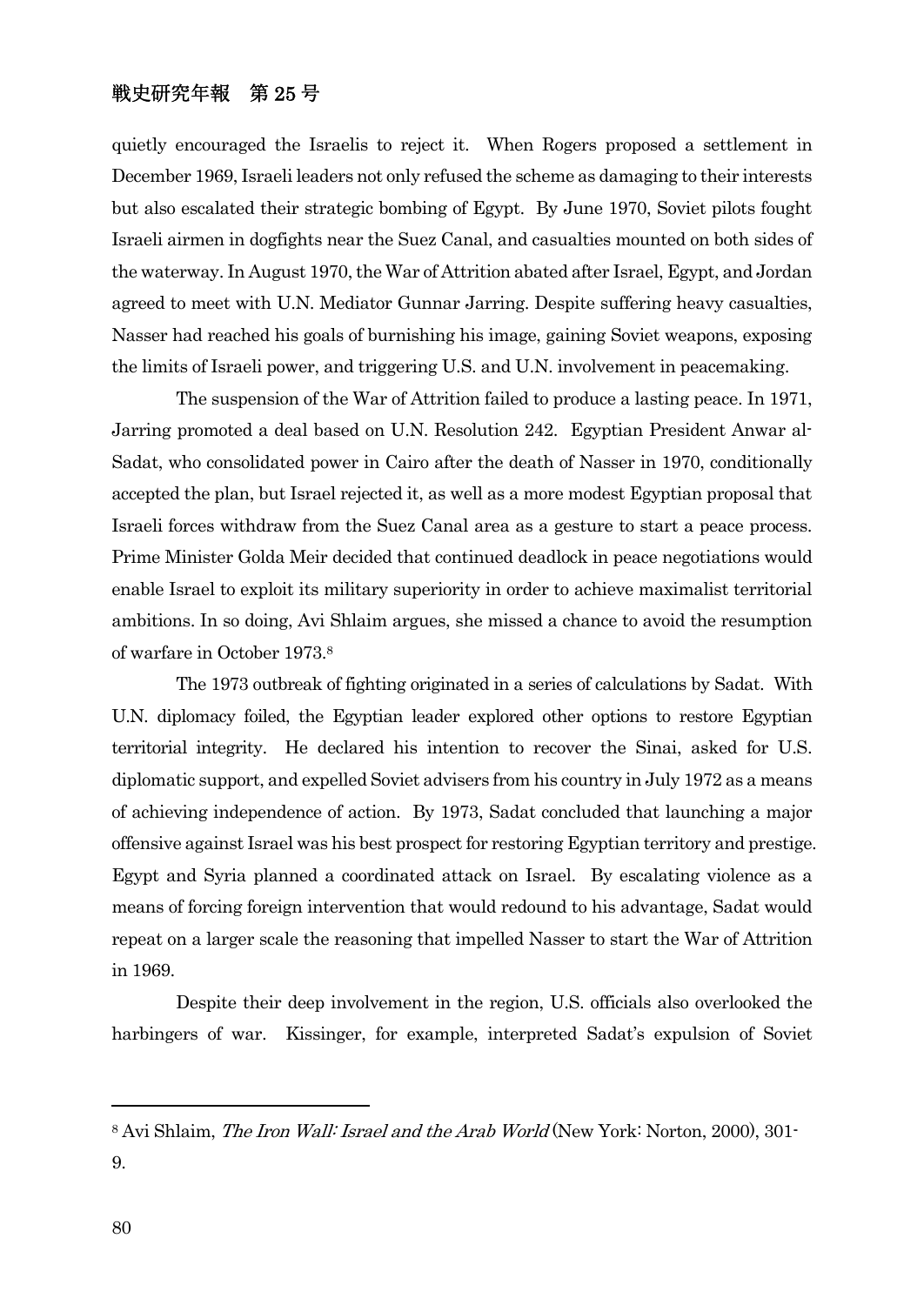advisers in 1972 as a sign of weakness rather than preparedness for action.9 In the autumn of 1973, Kissinger negotiated with Israeli, Jordanian, and Egyptian officials, but the talks failed to break his complacency, to change Israel's determination to stay the course of deadlock, or to provide Sadat hope of reaching his goals via diplomacy. Distracted by the war in Vietnam, the pursuit of détente in Beijing and Moscow, and the unfolding Watergate crisis at home, U.S. leaders failed to anticipate that Egypt and Syria were veering toward a major escalation of warfare.10

Hostilities erupted on October 6, 1973, when Egyptian and Syrian armies launched a coordinated offensive against Israeli forces in the occupied Sinai and Golan. Launched at the height of the Jewish Yom Kippur holiday, the attack surprised the Israelis. The Arab armies, benefiting from a Soviet airlift of supplies that began on October 10, made impressive advances for several days.

 Surprised by the outbreak of hostilities, the Nixon Administration soon became politically involved in it. Initially hoping for an indecisive outcome so they could negotiate a lasting territorial settlement, U.S. officials refused to arm either side and they encouraged both sides to accept a ceasefire on October 12. Headstrong with success, Egypt refused. President Richard M. Nixon then authorized a massive airlift of military supplies to Israel. Such a step offered to secure the United States a diplomatic role in the conflict, to ensure an indecisive outcome to the fighting, to match the Soviet arms supply to Arab armies, and to please the U.S. electorate. There also was concern that Israel might use its nuclear arsenal to stave off defeat. Kissinger aide William Quandt later wrote that "Without being told in so many words, we knew that a desperate Israel might activate its nuclear option." The U.S. airlift delivered thousands of tons of war material that enabled Israel to launch its successful counterattacks.11

 The United States also took steps to end the fighting on terms favorable to U.S. interests. Kissinger flew to Moscow to negotiate with the Soviets the terms of U.N. Security Council Resolution 338, passed on October 22, which called on the belligerents

<sup>9</sup> Shlaim, Iron Wall, 309-18; William B. Quandt, Peace Process: American Diplomacy and the Arab-Israeli Conflict since 1967 (Washington: Brookings, 1993), 136-47.

<sup>&</sup>lt;sup>10</sup> Shlaim, *Iron Wall*, 309-18; Quandt, *Peace Process*, 136-47.<br><sup>11</sup> Walter Isaacson, *Kissinger: A Biography* (New York: Simon & Schuster, 1992), 512-24 (quotation p. 518); Quandt, Peace Process, 148-69.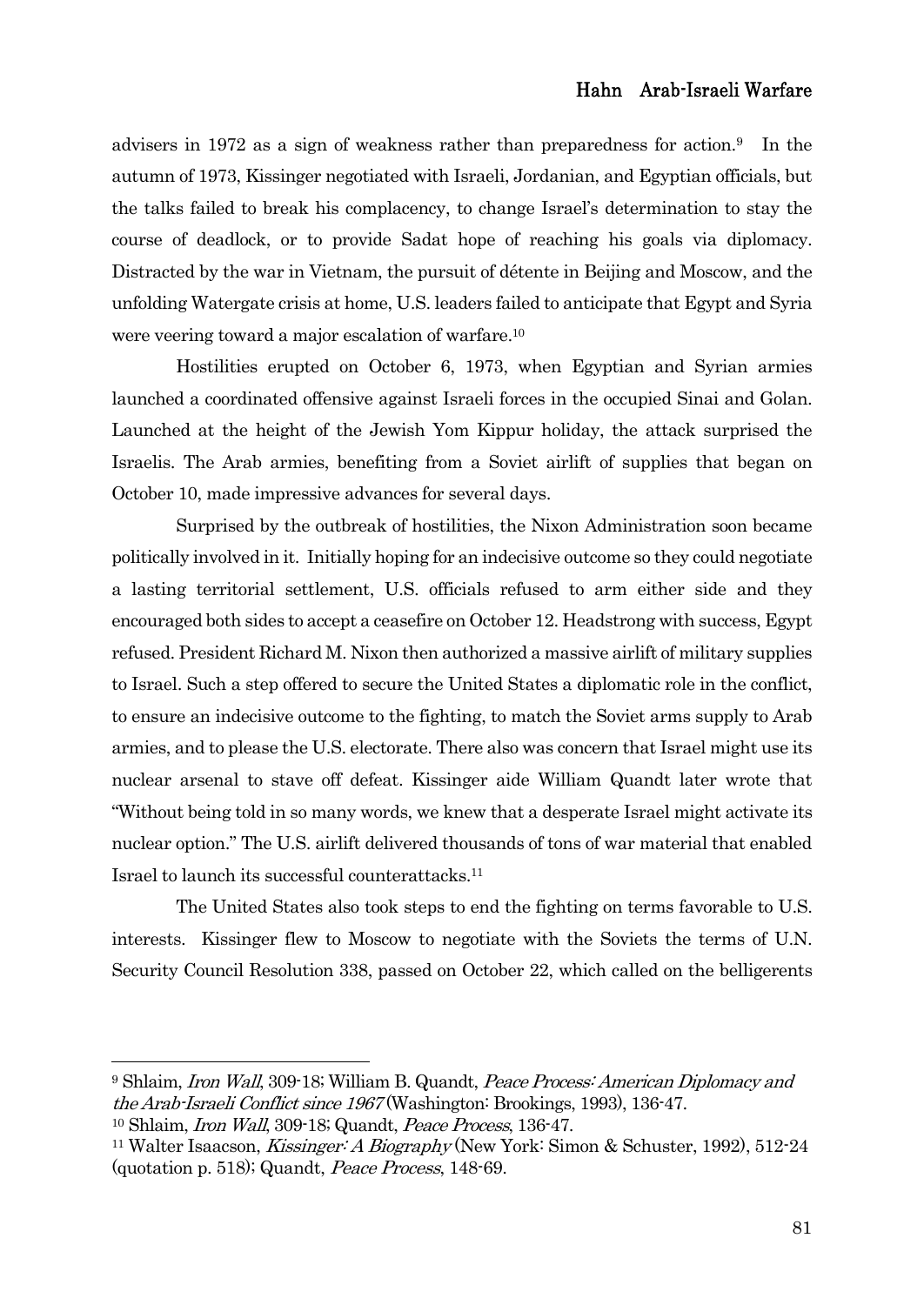to honor a ceasefire and to negotiate a "just and durable peace" based on U.N. Resolution 242. Then he flew to Israel and convinced Meir to honor the ceasefire. 12

As the superpowers negotiated ceasefire resolutions, Israel gradually gained the upper hand on the battlefields. Provisioned with massive quantities of U.S. weapons, Israel stopped the Arab offensives, reoccupied the Golan and reached within 20 miles of Damascus, and crossed to the west side of the Suez Canal, thereby isolating the entire Egyptian Third Army in the Sinai. Israel thus expanded its territorial reach before the ceasefire took effect on October 22.

 Ironically, the war moved through its most dangerous phase after the ceasefire resolution took effect. To gain tactical advantages in the event of future hostilities, the IDF moved to encircle the Egyptian Third Army and sever Egyptian supply lines, in violation of the ceasefire resolution. Sadat complained bitterly, and Soviet Premier Leonid Brezhnev warned starkly on October 24 that he would send Soviet troops to defend Egypt if necessary. Brezhnev warned Nixon: "I will say it straight that if you find it impossible to act jointly with us in this matter, we should be faced with the necessity urgently to consider the question of taking appropriate steps unilaterally." To avert such Soviet action, Kissinger used diplomacy to reign in the Israelis and to mollify the Soviets. With Nixon's backing, however, he also placed U.S. worldwide forces on alert and leaked reports of this move to the news media, in part to demonstrate U.S. firmness to the Soviets, in part to establish U.S. prestige in the eyes of Middle East leaders, and in part to deflect attention from the Watergate scandal. The Israeli troop movements ground to a halt on October 25.13

The 1973 warfare affected the fortunes and interests of multiple states. It inflamed Arab-Israeli tensions and mistrust. Although Israel gained territorial interests during the fighting, the early Arab advances and the relatively high Israeli casualty rates convinced the Arab world that the war was a draw, that Israel was not invincible, and that Arab states had recovered their prestige and honor so badly mauled in 1967.14 Between the superpowers, the 1973 hostilities eroded the appeal of détente by revealing that U.S.-Soviet rivalry remained intense on such peripheral issues as the Arab-Israeli

<sup>&</sup>lt;sup>12</sup> Kenneth W. Stein, *Heroic Diplomacy: Sadat, Kissinger, Carter, Begin, and the Quest for* Arab-Israeli Peace (New York: Routledge, 1999), 80-90; Quandt, Peace Process, 169-71.

<sup>&</sup>lt;sup>13</sup> Stein, *Heroic Diplomacy*, 90-96; Quandt, *Peace Process*, 171-82 (quotation p. 173).<br><sup>14</sup> Shlaim, *Iron Wall*, 318-24.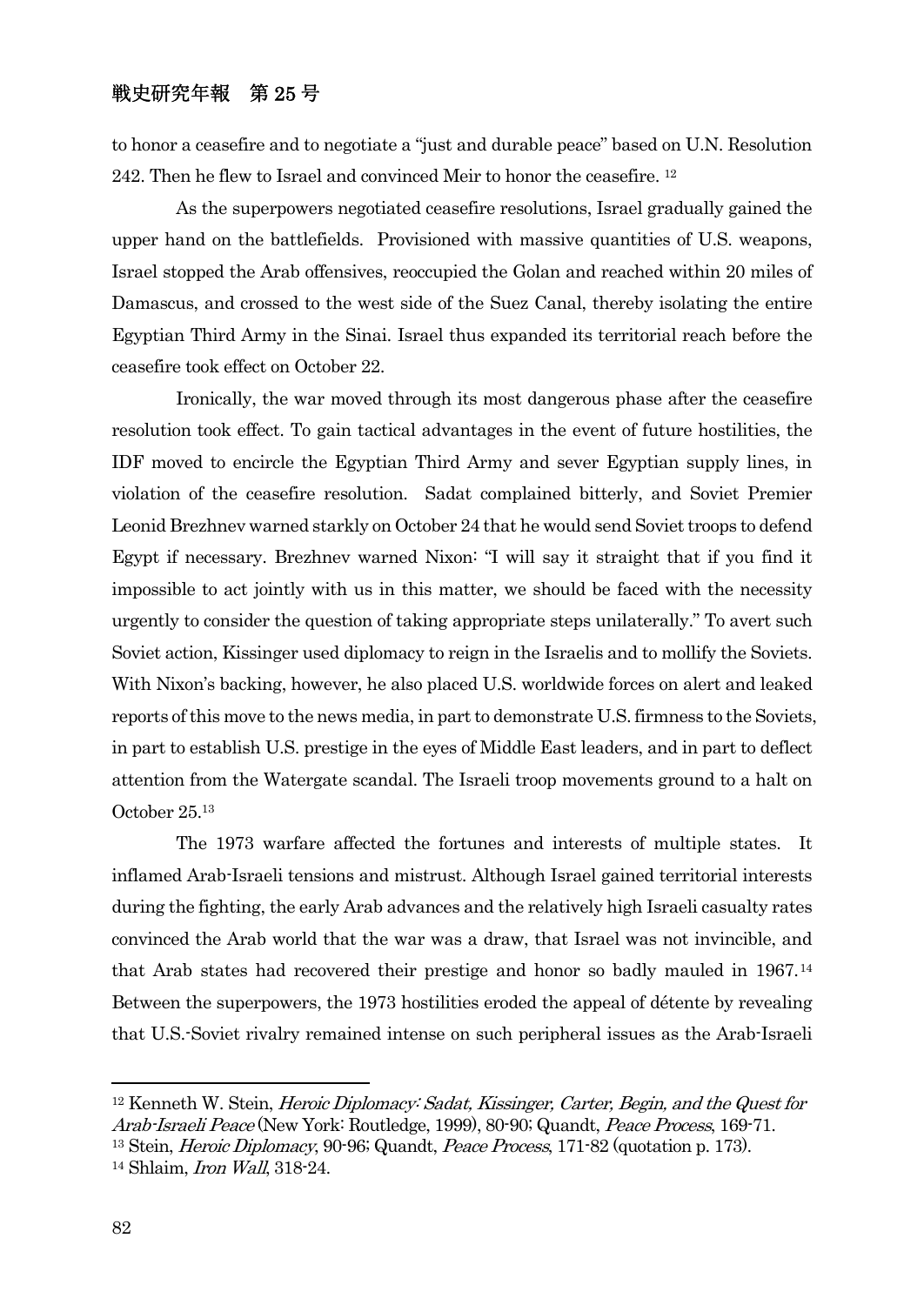# Hahn Arab-Israeli Warfare

conflict, despite the apparent relaxation of tensions on strategic questions. Angry at U.S. rearmament of Israel, Arab oil-producing states imposed an artificial price hike and production limits on the sale of oil to the United States and other Western powers, seriously damaging their economies.<sup>15</sup>

#### **Conclusion**

The Arab-Israeli hostilities of 1948-49 opened a lengthy era of perpetual conflict in the Middle East. Tensions, controversies, and border violence roiled continuously, punctuated by the eruption of international warfare in 1956, 1967, and 1973. In the regional context, those three unexpected expansions into general hostilities were triggered by the legacy of Israeli statehood. Arab states considered Israel an infringement on their national interests and they vowed never to accept it, while Israeli leaders naturally remained steadfast in their determination to protect their security and sovereignty. Unresolved squabbles over such specific issues as territorial borders, the political administration of Jerusalem, control of the fresh water of the Jordan Valley, and the disposition of Palestinian refugees fanned the embers that occasionally flared into armed clashes between national armies.

The local states all played roles in triggering the hostilities of 1956, 1967, and 1973. In the first instance, Israel calculated that it could depose its chief Arab antagonist, Nasser, through the elaborate collusion scheme concocted with two European powers. In 1967, Israeli leaders calculated that escalating signs of Arab hostile intent justified a preemptive strike to demolish the war-making capacity of three neighboring Arab states. In 1973, Egypt and Syria concluded that by initiating hostilities against Israel, they could gain political and strategic interests vis-à-vis both Israel and the superpowers.

The great powers also played key roles in the origins and the outcome of all three rounds of hostilities. In 1956, Britain and France abetted the Israeli attack in order to advance their own objectives in Egypt and in neighboring states where Nasser's meddling had complicated their interests. In 1967, Israel launched its attacks using military hardware supplied by the United States, and in confidence that the United States would support its fundamental interests. In 1973, a feeling of isolation from the United States

<sup>15</sup> Isaacson, Kissinger, 537-38.